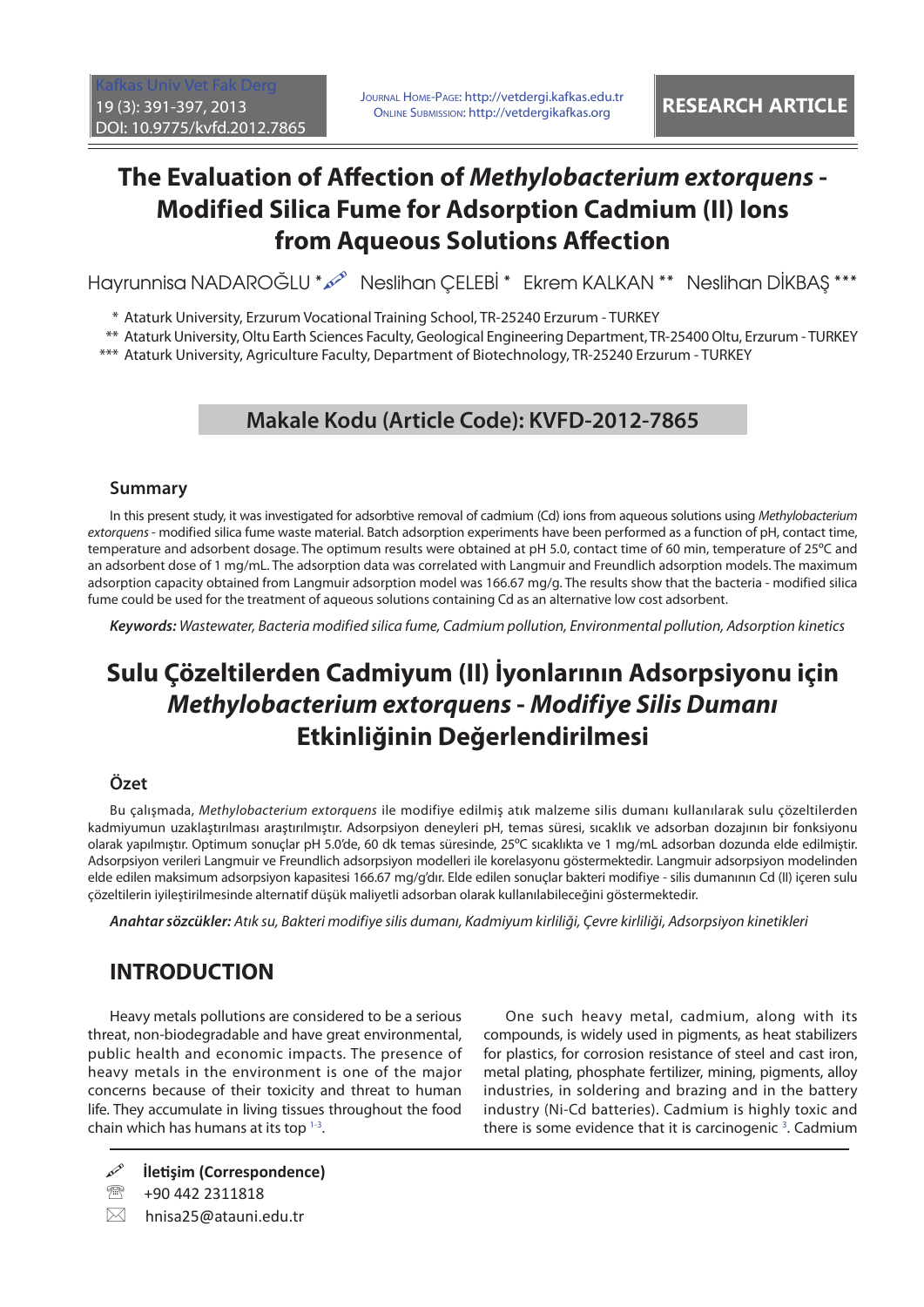poisoning may occur that cadmium or cadmium compounds enters the body through the digestive or respiratory <sup>4-6</sup>.

Removal, separation and enrichment of heavy metal ions in aqueous solutions play an important role for the environmental remediation of wastewater. Different treatment techniques such as chemical precipitation, chemical reduction, ion exchange, membrane separation, evaporation and adsorption, etc, have been developed to remove metal ions from industrial wastewater<sup>[7](#page-6-0)</sup>. However, these methods often incur high operational costs  $8-10$ . As an alternative low-cost absorbent material, solid wastes are generally used as adsorbent for the removal of heavy metal from wastewater. Silica fume is a by-product of silicon material or silicon alloy metal factories <sup>2,9,10</sup>.

Methylobacterium extorquens is a major model of methylotrophic bacteria. This facultative methylotroph is able to grow on  $C_1$ - but also on multicarbon  $(C_2-C_4)$ compounds. M. extorquens plays an important role in metabolic pathway of plant-derived methanol [11,12](#page-6-0). Methylobacterium extorquens is not toxic and it has also been used for improving the taste of some fruits like strawberries  $13$ . This paper describes the use of M. extorquens-modified silica fume to remove cadmium from aqueous solutions. The adsorption of cadmium ions has been investigated as a function of contact time, pH, temperature and adsorbent dose. The cadmium ions have been absorbed by bacteria-modified silica fume from polluted river water and  $Cd(NO<sub>3</sub>)<sub>2</sub>$  solution and the results have been shown on the adsorption behavior of cadmium on M. extorquens-modified silica fume. Equilibrium and kinetic studies have been performed to describe the adsorption process.

## **MATERIAL and METHODS**

#### *Adsorbent*

Silica fume, also known as microsilica, is a by product of the reduction of higy-purity quartz with coal inelectric furnaces in the production of silicon and ferrosilicon alloys. It is also collected as a by product in the production of other silicon alloys such as ferrochromium, ferromanganese, ferromagnesium and calcium silicon. Silica fume has been obtained from Ferro-Chromate Factory in Antalya [14.](#page-6-0) 

#### *Adsorbent Preparation*

The silica fume was thoroughly washed with distilled water until it became neutral. The suspension was wet sieved through a 200 mesh screen. The solid fraction was washed five times with distilled water following the sequence of mixing, settling, and decanting. The last suspension was filtered, and the residual solid was then dried at 105ºC, ground in a mortar, and sieved through a 200 mesh sieve. The product was used in the study. Its chemical and index properties are summarized in Table 1.

| <b>Table 1.</b> Chemical compositions and engineering properties of silica fume<br>used in the study        |                              |                                                         |                              |  |  |  |  |
|-------------------------------------------------------------------------------------------------------------|------------------------------|---------------------------------------------------------|------------------------------|--|--|--|--|
| <b>Tablo 1.</b> Bu çalışmada kullanılan silis dumanının kimyasal kompozisyonu<br>ve mühendislik özellikleri |                              |                                                         |                              |  |  |  |  |
| <b>Chemical Composition</b>                                                                                 |                              | <b>Engineering Properties</b>                           |                              |  |  |  |  |
| <b>Property</b><br><b>Compound</b>                                                                          | <b>Silica</b><br><b>Fume</b> | <b>Property</b><br><b>Density</b>                       | <b>Silica</b><br><b>Fume</b> |  |  |  |  |
| $SiO2$ , %                                                                                                  | 85-95                        | Density, (mg/m <sup>3</sup> )                           | $2 - 2.5$                    |  |  |  |  |
| $AI_2O_3$ , %                                                                                               | $1 - 3$                      | <b>Grain size</b>                                       |                              |  |  |  |  |
| Fe <sub>2</sub> O <sub>3</sub>                                                                              | $0.5 - 1.0$                  | Gravel (>2000 µm), %                                    |                              |  |  |  |  |
| CaO, %                                                                                                      | $0.8 - 1.2$                  | Sand (2000-75 µm), %                                    |                              |  |  |  |  |
| MgO, %                                                                                                      | $1 - 2$                      | Silt, (2-75 µm), %                                      | 20                           |  |  |  |  |
| $TiO2$ , %                                                                                                  |                              | Clay ( $<$ 2 µm), %                                     | 80                           |  |  |  |  |
| Heat loss, %                                                                                                | $0.5 - 1$                    | Specific surface area<br>Specific surface area, $m^2/q$ | 20.12                        |  |  |  |  |

1 g of silica fume sample was shaken with 10 mL, 10<sup>8</sup> CFU/ mL M. extorquens solution for approximately 1 h, and then the separated particles were stored <sup>15</sup>.

#### *Adsorbent Characterization*

The pH values were determined with a pH meter. The scanning electron microscope (SEM) was used to examine the surface of the adsorbent. Images of native adsorbent and metal loaded adsorbent were magnified 5.000 times by SEM modeled JEOL JSM-6400 SEM. Before SEM examinations, the sample surfaces were coated with a thin layer (20 nm) of gold to obtain a conductive surface and to avoid electrostatic charging during examination. The same machine was also used for the energy dispersive X-ray (EDX) spectra analysis to know the elemental composition of the silica fume.

#### *Adsorption Procedure*

The amount of Cd was determined with dithizone at 228 nm by using spectrophotometer according to calibration curve (Fig.  $1$ ) <sup>16</sup>.

The adsorption capacity of adsorbent  $(q_t)$  was calculated using Eq. 1.

$$
qe = \frac{(C_o - C_t)*V}{m} \tag{1}
$$

where,  $q_t$  is the adsorption capacity of the adsorbent at time t (mg adsorbate/g adsorbent);  $C<sub>o</sub>$  is the initial concentration of metal (mg/L);  $C_t$  is the residual concentration of metal after adsorption had taken place over a period of time t (mg/L); V is volume of metal solution in shake flask  $(L)$  and m is mass of adsorbent  $(q)$ . The metal removal percentage ( $R$ %) was calculated using Eq. 2.

$$
R(\%) = \frac{(C_o - C_t) * 100}{C_o}
$$
 (2)

where  $(R \%)$  is the ratio of difference in metal concentration before and after adsorption;  $C<sub>o</sub>$  is the initial concentration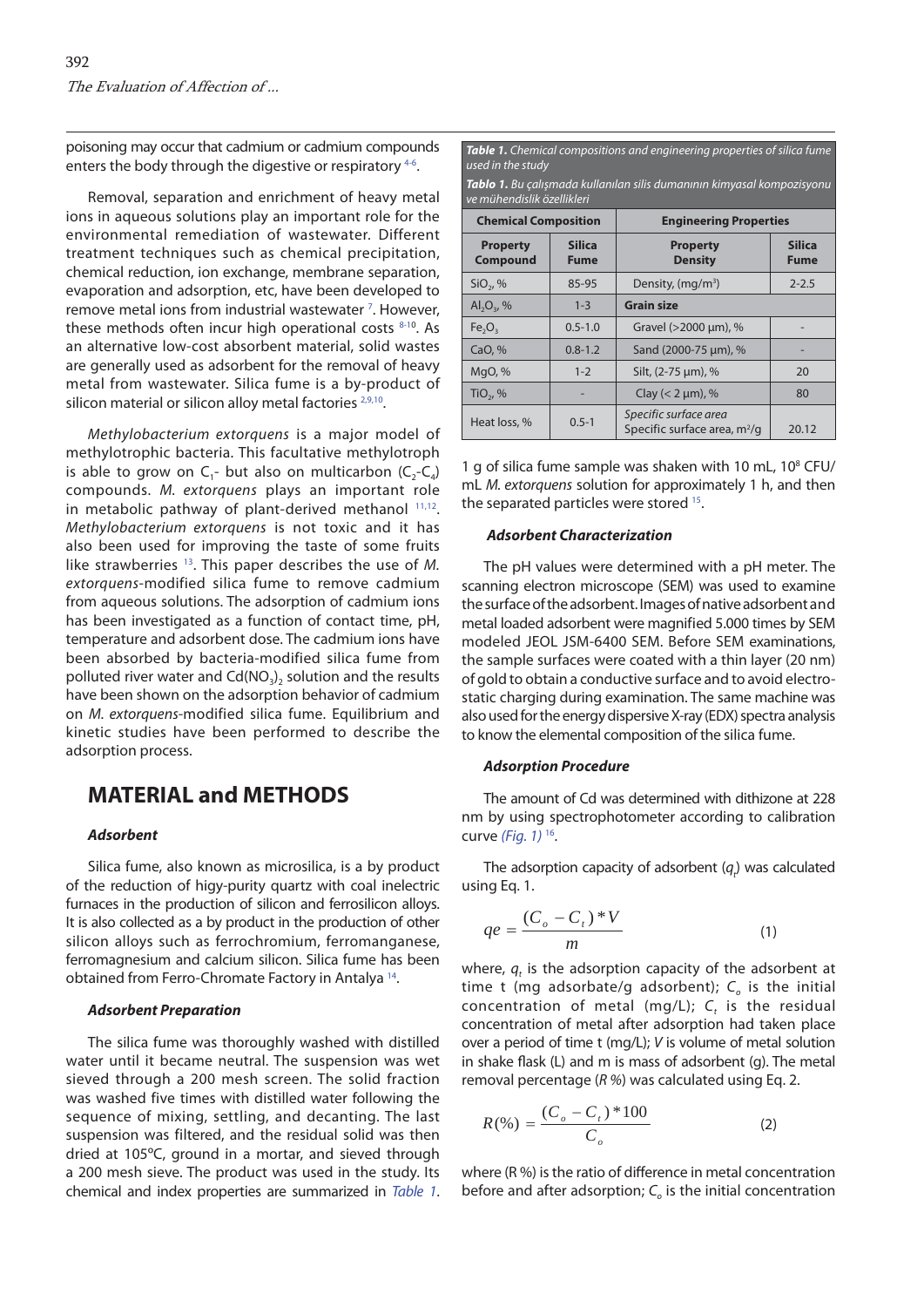<span id="page-2-0"></span>of metal (mg/L);  $C_t$  is the residual concentration of metal after adsorption had taken place over a period of time t (mg/L).

### **RESULTS**

Linear regression is one of the most frequently used analyses in calibration. From the calibration curve in the *Fig. 1*, it was observed that there is an approximate linear relationship between absorbance and cadmium concentration in the aqueous solutions. It is observed that the regression coefficient  $(R^2)$  is quite high, and its value is 0.9881.

In order to find the optimal pH value for the sorption process, the removal of cadmium ions in the pH range 3-7 was investigated and the data were illustrated in the Fig. 2. The effect of temperature influencing the adsorption has been studied in the range of 10-80°C. The effect of temperature on the adsorption capacity of bacteria-modified silica fume is shown in *Fig. 3.* 



**Fig 1.** Calibration curve of cadmium adsorbtion **Şekil 1.** Kadmiyumun adsorbsiyonu için kalibrasyon grafiği



**Fig 2.** Effect of cadmium as a function of pH (initial cadmium concentration: 1 mg/mL, silica fume dose: 1 g/50 mL, agitation speed: 500 rpm and temperature: 25±1°C)

**Şekil 2.** Kadmiyum iyonu adsorpsiyonu üzerine pH değişiminin etkisi (ilk kadmiyumun konsantrasyonu 1 mg/mL, silis dumanı doz: 1 g/50 mL, çalkalama hızı: 500 rpm ve sıcaklık: 25±1°C)

Fig. 4 illustrates the effect of contact time on the adsorption process. It clearly shows that the equilibrium is attained just after only 60 min. The effect of the adsorbent dosage was studied by varying the adsorbent amounts from 0.5 to 3.0 mg/mL. The effect of bacteria-modified silica fume dosage on amount of cadmium adsorbed was shown in [Fig. 5](#page-3-0). The cadmium concentration of polluted river water and  $Cd(NO<sub>3</sub>)$ , solutions treated with bacteriamodified silica fume indicate that bacteria-modified silica fume enhances adsorption capacity [\(Fig. 6\)](#page-3-0).

Images of native adsorbent and metal loaded adsorbent were magnified 20.000 times by SEM was used to examine the surface of the adsorbent. The SEM photographs showed that the progressive changes occurred in the surface of native adsorbent [\(Fig. 7A](#page-3-0)) after its surface loaded by cadmium ions [\(Fig. 7B\).](#page-3-0) The EDX measurements were recorded for qualitative analysis of the element constitution of the adsorbents in [Table 2](#page-3-0) and the EDX spectra of native



**Fig 3.** Effect of cadmium as a function of temperature (pH:5.0, initial cadmium concentration: 1 mg/mL, silica fume dose: 1 g/50 mL, agitation speed: 500 rpm, contact time 60 min)

**Şekil 3.** Kadmiyum iyonu adsorpsiyonu üzerine sıcaklık değişiminin etkisi (pH: 5.0, ilk kadmiyumun konsantrasyonu 1 mg/mL, silis dumanı doz: 1 g/50 mL, çalkalama hızı: 500 rpm ve temas süresi 60 dak)



**Fig 4.** Removal of cadmium as a function of equilibrium time (pH:5.0, initial cadmium concentration: 1 mg/mL, silica fume dose: 1 g/50 mL, agitation speed: 500 rpm and temperature: 25±1°C)

**Şekil 4.** Kadmiyum'un giderilmesinde denge zamanı (pH: 5.0, ilk kadmiyumun konsantrasyonu 1 mg/mL, silis dumanı doz: 1 g/50 mL, çalkalama hızı: 500 rpm ve sıcaklık 25±1°C)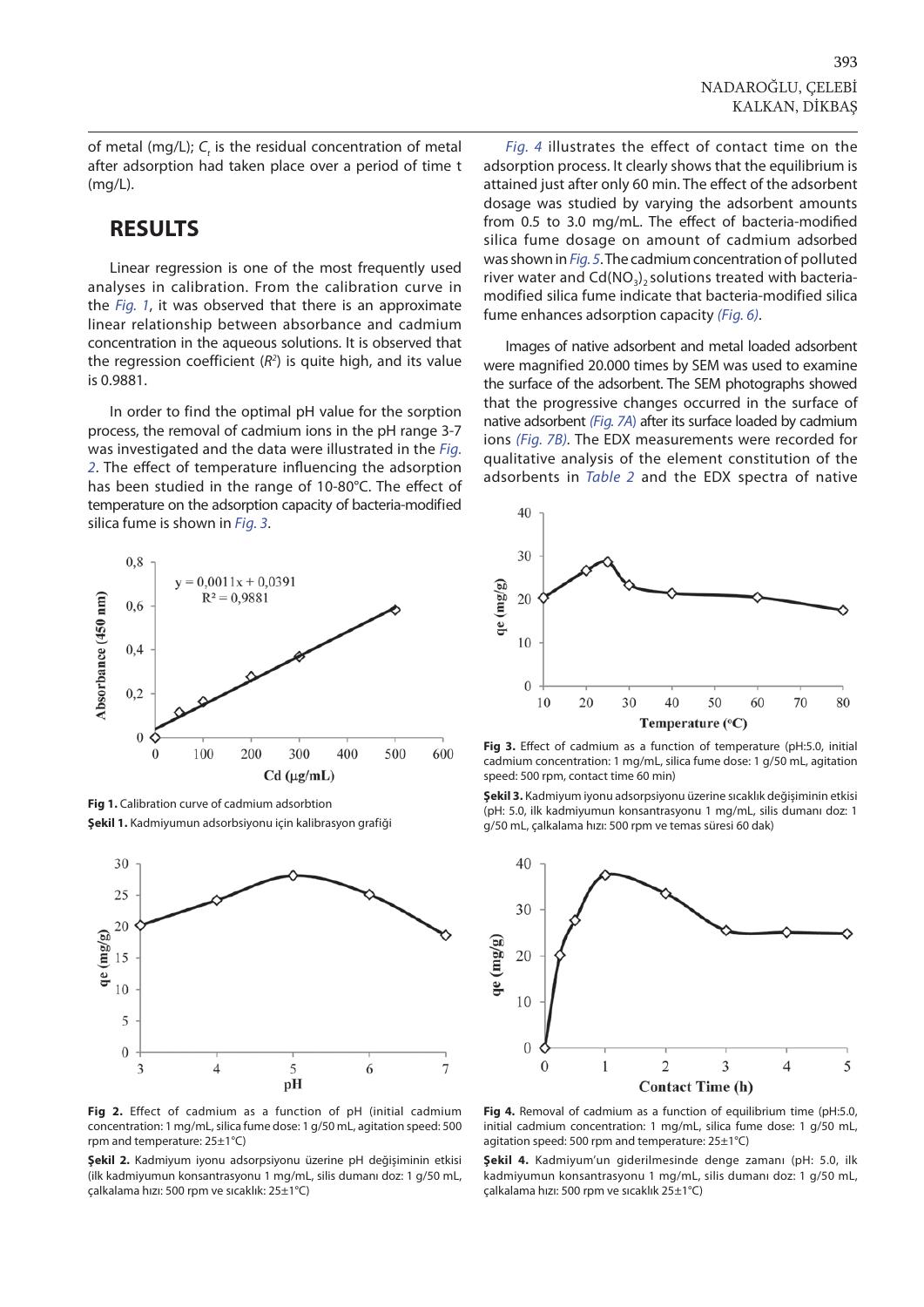<span id="page-3-0"></span>

Fig 5. Effect of silica fume dosage on adsorption of cadmium (pH 5.0, initial cadmium concentration: 1 mg/mL, agitation speed: 500 rpm, contact time 60 min)

**Şekil 5.** Kadmiyumun adsorpsiyonu üzerine silis dumanı miktarının etkisi (pH: 5.0, ilk kadmiyumun konsantrasyonu 1 mg/mL, silis dumanı doz: 1 g/50 mL, çalkalama hızı: 500 rpm ve temas süresi 60 dak)



**Fig 6.** Variation of cadmium concentration after silica fume treating with river water and  $Cu(NO_3)$ 

**Şekil 6.** Nehir suyu ve Cu(NO<sub>3</sub>), ile silis dumanının muamelesinden sonra kadmiyum konsantrasyonunun değişimi



*Table 3.* Values of the Langmuir and Freundlich constant for adsorption of cadmium

*Tablo 3.* Kadmiyumun adsorbsiyonu için Langmuir and Freundlich sabitlerinin değerleri

| <b>Adsorption Isotherm</b>  | <b>Value</b> |  |  |  |  |
|-----------------------------|--------------|--|--|--|--|
| <b>Langmuir constants</b>   |              |  |  |  |  |
| Q <sub>o</sub> (mg/g)       | 166.67       |  |  |  |  |
| b(L/mq)                     | 0.022        |  |  |  |  |
| R <sup>2</sup>              | 0.996        |  |  |  |  |
| <b>Freundlich constants</b> |              |  |  |  |  |
| $K_F$                       | 0.181        |  |  |  |  |
| N                           | 0.824        |  |  |  |  |
| R <sup>2</sup>              | 0.993        |  |  |  |  |



**Fig 7.** SEM images of native adsorbent (A) and cadmium loaded adsorbent (B)

**Şekil 7.** Doğal adsorbent (A) ve kadmiyum yüklenmiş adsorbent (B)'in SEM görüntüleri

**Fig 8.** EDX spectra of native adsorbent (A) and cadmium loaded adsorbent (B)

**Şekil 8.** Doğal adsorbent (A) ve kadmiyum yüklenmiş adsorbent (B)'in EDX spektrumları

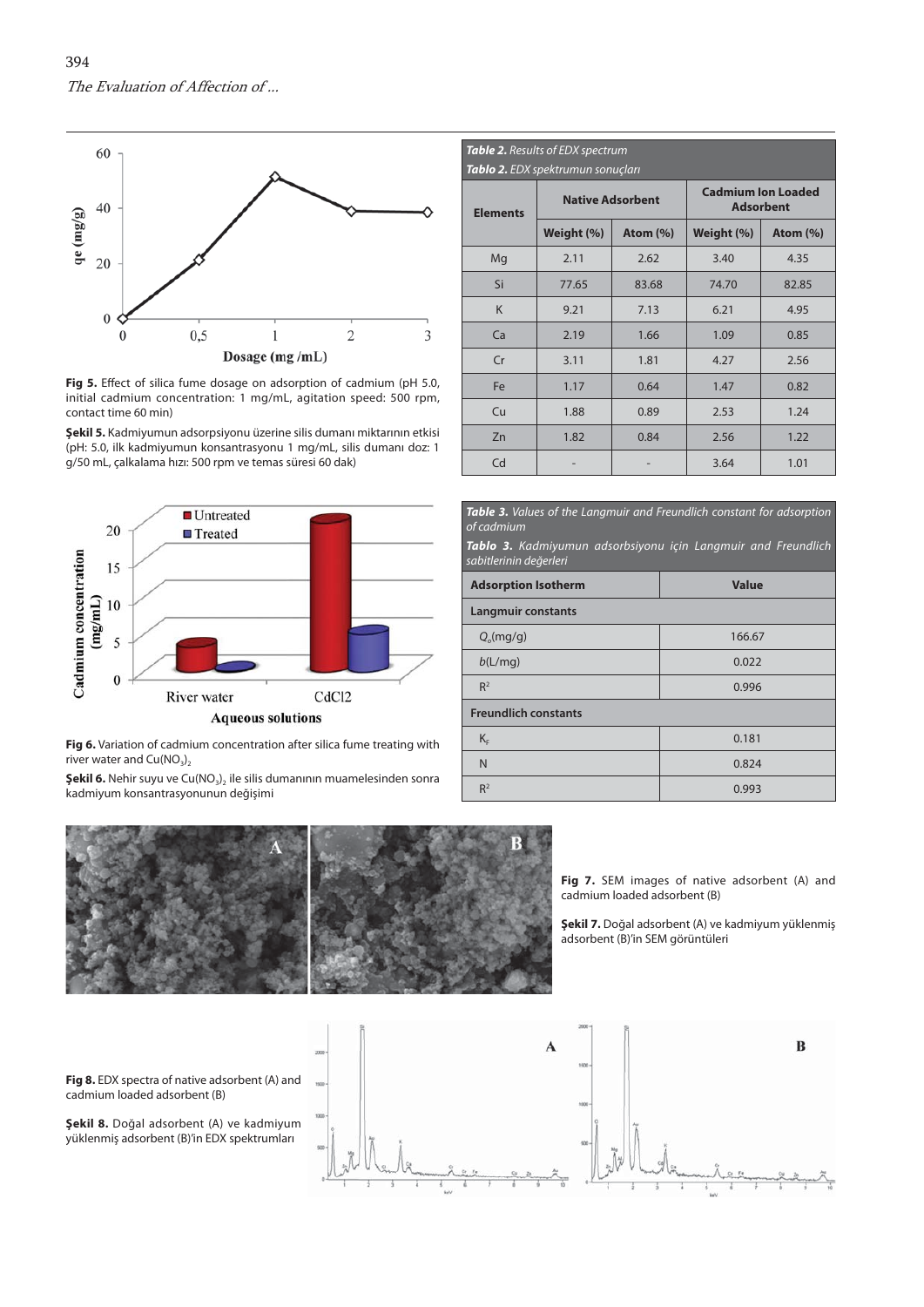<span id="page-4-0"></span>

| <b>Table 4.</b> Thermodynamic parameters for the adsorption of cadmium onto<br>silica fume adsorbent<br><b>Tablo 4.</b> Silis dumanı üzerine kadmiyumun adsorbsiyonu için termodinamik<br>parametreler |                                                     |                                               |                                                        |           |           |  |  |  |  |
|--------------------------------------------------------------------------------------------------------------------------------------------------------------------------------------------------------|-----------------------------------------------------|-----------------------------------------------|--------------------------------------------------------|-----------|-----------|--|--|--|--|
| <b>Adsorbent</b>                                                                                                                                                                                       | $\Delta H_{\text{ads}}$ <sup>o</sup><br>$(kJmol-1)$ | $\Delta S_{\text{ads}}^{\circ}$<br>$(Jmol-1)$ | $\Delta G_{\text{ads}}^{\circ}$ (kJmol <sup>-1</sup> ) |           |           |  |  |  |  |
|                                                                                                                                                                                                        |                                                     |                                               | 298K                                                   | 303K      | 313K      |  |  |  |  |
| Silica fume                                                                                                                                                                                            | 10.634                                              | $-36.374$                                     | $-205.45$                                              | $-387.32$ | $-751.06$ |  |  |  |  |

adsorbent and cadmium ion loaded adsorbent were illustrated in the [Fig. 8A](#page-3-0) and 8B.

Freundlich and Langmuir adsorption isotherms model were applied to evaluate the experimental data and results are shown in [Table](#page-3-0) 3. A comparison of the correlation coefficients results shown in [Table](#page-3-0) 3.

Thermodynamic parameters were determined such as change in free energy (ΔG<sup>o</sup>) kJ/mol, enthalpy (ΔH<sup>o</sup>) kJ/mol, and entropy (ΔS<sup>o</sup>) J/Kmol from 298 to 313 K (Table 4).

## **DISCUSSION**

The uptake and percentage removal of metals from the aqueous solution are strongly affected by the pH of the solution <sup>[17,18](#page-6-0)</sup>. The optimal pH was investigated the removal of cadmium ions in the pH range 3-7. It shows the effect of pH variation on adsorption of cadmium ions on the silica fume particle surface. It was shown that the absorption amount of cadmium increases with increasing pH and maximum adsorption of cadmium ions were obtained at pH 5.0. The uptake of cadmium increased from 24.19 to 28.1 mg/g when the pH of solution was increased from 4 to 5 [\(Fig. 2\)](#page-2-0). This is due to the surface complexation reactions, which are mostly influenced by the electrostatic force of attraction between cadmium and the surface of the silica fum[e 2,19,20.](#page-6-0) 

Temperature affects the adsorption rate by altering the molecular interactions and the solubility of the adsorbate [21,22.](#page-6-0) The effect of temperature on the adsorption has been determined in the range of 10-80°C [\(Fig. 3\).](#page-2-0) It is observed that the degree of adsorption increases with increasing temperature and maximum adsorption of cadmium ions are obtained at 25°C which is the temperature of the solution for the bacteria-modified silica fume [23.](#page-6-0) The increase of the temperature can change the pore sizes which become wider, and can induce a certain activation of the surface of the solid support  $24$ .

The contact time is inevitably a fundamental parameter in all transfer phenomena such as adsorption  $24$ . Therefore, it is important to study its effect on the capacity of retention of cadmium by bacteria-modified silica fume. The effect of contact time on the adsorption process was determined as 60 minutes (Fig. 4). The increase in contact time has increased the cadmium uptake and this can be explained by the affinity of the support towards cadmium.

As the surface adsorption sites become exhausted, the uptake rate is controlled by the rate at which the adsorbate is transported from the exterior to the interior sites of the adsorbent particles [3,25,26.](#page-6-0) 

Adsorbent dosage is an important parameter because it determines the capacity of an adsorbent for a given initial concentration of the adsorbate<sup>[2](#page-6-0)</sup>. The adsorbent dosage was studied by varying the adsorbent amounts from 0.5 to 3.0 mg/mL by using bacteria-modified silica fume as a adsorbent [\(Fig. 5\).](#page-3-0) A trend of increase in adsorption capacity with increase in adsorbent dosage was observed from 0.5 mg/mL to 1 mg/mL. Any further addition of the adsorbent beyond this did not cause any significant change in the adsorption. The amount of maximum cadmium removal was 51.5 mg/g at 1 mg/mL of adsorbent dose. Some trends were reported similar with the present study [27,28.](#page-6-0)

Without the addition of the bacteria-modified silica fume, the leachate cadmium concentration is approximately 3.345 and 20 mg/mL for polluted river water and  $Cd(NO<sub>3</sub>)$ , solutions, respectively. The addition of bacteria-modified silica fume strongly inhibits the leaching of cadmium in the polluted river water and  $Cd(NO<sub>3</sub>)<sub>2</sub>$  solutions [\(Fig. 6\)](#page-3-0). The increase in the adsorption capacity of aqueous solutions treated by bacteria-modified silica fume is attributed to the pH values and active components of bacteria-modified silica fume<sup>2</sup>.

The SEM enables the direct observation of the surface microstructures of different adsorbents <sup>27</sup>. Images of native silica fume and metal loaded M. extorquens-modified silica fume were magnified 20.000 times by SEM was used to examine the surface of the adsorbent. After modifiedsilica fume's surface loaded by cadmium ions, the SEM photographs showed that the some changes occurred in the surface of native silica fume [\(Fig. 7A](#page-3-0) and [7B\)](#page-3-0). From the EDX spectra, the cadmium ions were sorbed onto the adsorbent. The EDX analysis provided direct evidence for the adsorption of cadmium onto adsorbent  $27$ . It is shown from EDX spectra that after cadmium adsorption, cadmium concentration increased in the cadmium loaded adsorbent [\(Fig. 8A](#page-3-0) and 8B; [Table](#page-3-0) 2).

Equilibrium data, commonly known as adsorption isotherms, are basic requirements for the design of an adsorption system. In an adsorption isotherm study, several equilibrium models have been developed to describe adsorption isotherm relationships <sup>29</sup>. The Freundlich <sup>30</sup> and Langmuir<sup>31</sup> equations are the world-widely used models because of their simplicity <sup>32</sup>. The Langmuir adsorption isotherm model represents one of the first theoretical treatments of non-linear sorption and suggests that the uptake occurs on a homogenous surface by monolayer sorption without interaction between the adsorbed molecule[s 27.](#page-6-0) Langmuir adsorption isotherm is often used to describe the maximum adsorption capacity of an adsorbent and it is given as;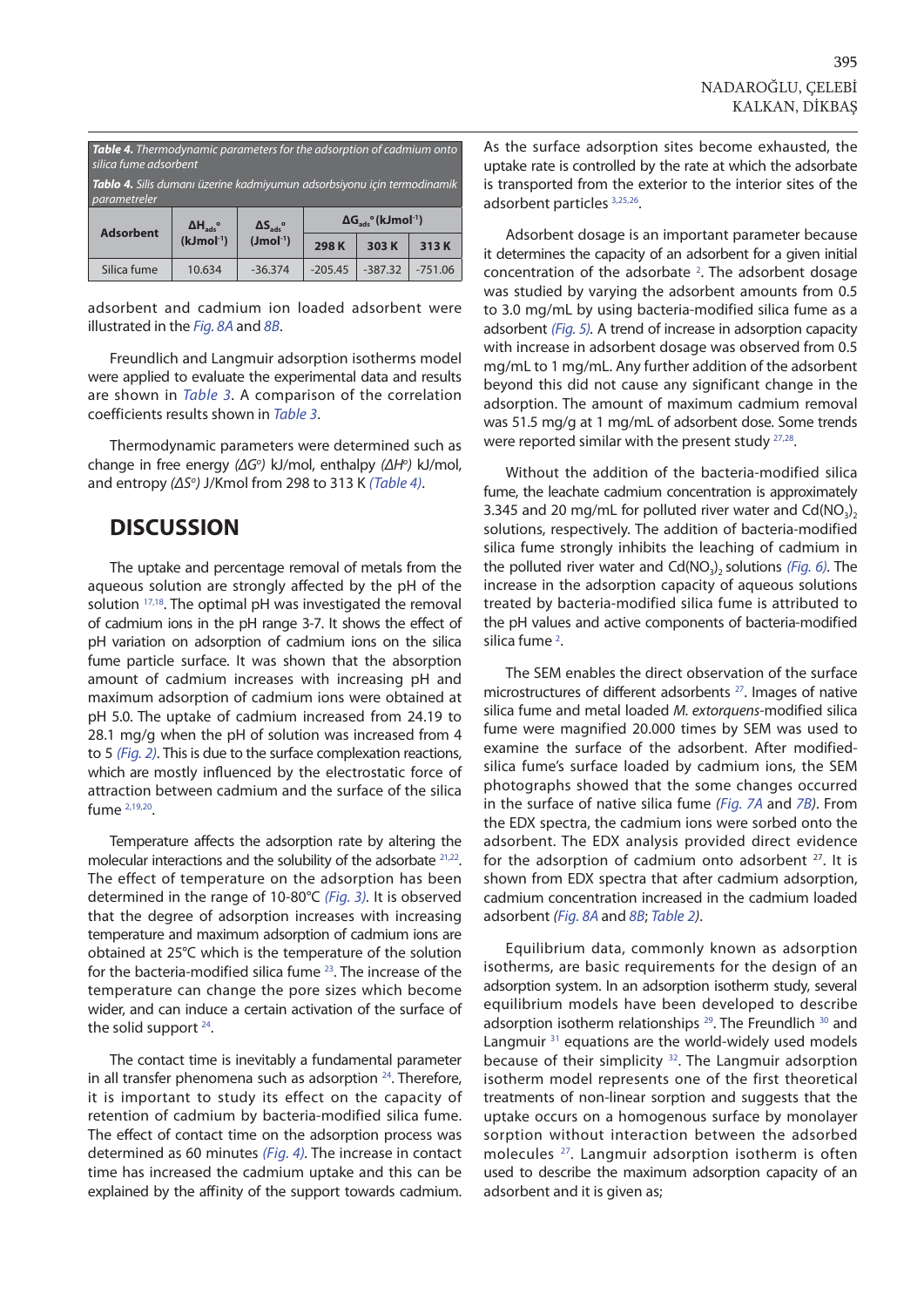$$
q_e = \frac{q_m * K_L * C_e}{1 + K_L * C_e}
$$
 (3)

where  $q_e$  (mg/g) is the adsorption amount of adsorbent at equilibrium,  $q_m$  (mg/g) is the maximum adsorption amount of metal ions,  $C_e$  (mg/L) is the equilibrium concentration of adsorbate in solution and  $K_L$  (L/mg) is the equilibrium adsorption constant which is related to the affinity of the binding sites. The Langmuir constants  $K_i$  and  $q_m$  are calculated with the following equation;

$$
\frac{C_e}{q_e} = \frac{1}{K_L * q_m} + \frac{q_e}{q_m}
$$
 (4)

where  $C_e$  (mg/L) is the equilibrium concentration of adsorbate in solution,  $qe$  (mg/g) is the adsorption amount of adsorbent at equilibrium,  $q_m$  (mg/g) is the maximum adsorption amount of metal ions and  $K_i$  (L/mg) is the equilibrium adsorption constant which is related to the affinity of the binding sites. The Freundlich isotherm is based on the assumption that adsorption is on a heterogeneous surface and exponential distribution of sites and their energies  $32$ , which can be expressed by the following equation;

$$
q_m = K_F + C_e^{1/n} \tag{5}
$$

where  $q_m$  (mg/g) is the maximum adsorption amount of metal ions,  $C_{\alpha}$  (mg/L) is the equilibrium concentration of adsorbate in solution.  $K_F$  (mg/g) and n are the Freundlich constants related to the sorption capacity of the adsorbent and the energy of adsorption, respectively. They can be calculated in the following linear form;

$$
\log q_e = \log K_F + \frac{1}{n} \log C_e \tag{6}
$$

where  $q_e$  (mg/g) is the adsorption amount of adsorbent at equilibrium,  $C_e$  (mg/L) is the equilibrium concentration of adsorbate in solution,  $K_F$  (mg/g) and n are the Freundlich constants related to the sorption capacity of the adsorbent and the energy of adsorption. The Langmuir and Freundlich isotherms were obtained from the experiments.

The Langmuir model is based on the assumption that maximum adsorption occurs when a saturated monolayer of solute molecules is present on the adsorbent surface, and the energy of adsorption is constant and there is no migration of adsorbate molecules in the surface plane [25,33.](#page-6-0) The Langmuir characteristics parameters and the degree of correlation of the adsorption data with respect to this equation are given in [Table 3](#page-3-0). The parameters  $K<sub>r</sub>$  and n for cadmium calculated from experimental data and results obtained are given in [Table](#page-3-0) 3. The magnitude of exponent  $n$  gives an indication of favorability and capacity adsorbent/adsorbate. The n value is 0.824 L/mg (Table 3) and it is located to range 1-10 represent good adsorption characteristi[c 25.](#page-6-0)

The sorption capacity of natural and bacteria-modified clay adsorbent increased with increase in the temperature of the system from 298-313 K. Thermodynamic parameters such as change in free energy ( $\Delta G^{\circ}$ ) kJ/mol, enthalpy ( $\Delta H^{\circ}$ ) kJ/ mol, and entropy (ΔS<sup>o</sup>) J/Kmol were determined using the following equations  $34$ :

$$
K_L = \frac{C_s}{C_e} \tag{7}
$$

$$
\Delta G^{\circ} = -RT \ln K_L \tag{8}
$$

$$
\ln K_L = \left(\frac{\Delta S^{\circ}}{R}\right) - \left(\frac{\Delta H^{\circ}}{RT}\right) \tag{9}
$$

where  $K_{L}$  is the equilibrium constant,  $C_{s}$  is the solid phase concentration at equilibrium (mg/L),  $C_e$  is the liquid phase concentration at equilibrium (mg/L),  $T$  is the temperature in Kelvin, and  $R$  is the gas constant.

From the temperature variation from 298 to 313 K on the sorption,  $\Delta H^{\circ}$  and  $\Delta S^{\circ}$  were obtained. The  $\Delta H_{ads}^{\circ}$  and  $\Delta S_{ads}$ <sup>o</sup> values obtained from the slope and intercept of Van't Hoff plots is presented in [Table](#page-4-0) 4. Gibbs free energy (ΔG) was calculated as:

$$
\Delta G^{\circ} = \Delta H^{\circ} - T\Delta S \tag{10}
$$

The values of thermodynamic parameters for the sorption of cadmium on bacteria-modified silica fume adsorbent are given in [Table](#page-4-0) 4. The Gibbs free energy change (ΔG<sup>o</sup>) was calculated to be -205.45, -387.32 and -751.06 kJmol-1 on bacteria-modified silica fume for cadmium adsorption at 298, 303, 313 K, respectively. Negative  $\Delta G^{\circ}$  values indicated the feasibility of the process and spontaneous nature of the adsorption, were obtained for cadmium at each of the temperatures studied. The ΔH° parameter was found to be 10.634 kJ/mol for cadmium adsorption on bacteria-modified silica fume. The positive values of ΔH° further confirmed the endothermic nature of adsorption process. The heat of adsorption value between 10 and 400 kJ/mol indicates the chemisorptions process [35.](#page-6-0)

The ΔS° parameter was found to be -36.374 (kJ/mol K) for cadmium adsorption on bacteria-modified silica fume. The negative value of ΔS° corresponds to a decrease in degree of freedom of the adsorbed species. During the adsorption process, the coordinated water molecules were displaced by metal cations, resulting in increased randomness in the adsorbent-adsorbate system [36,37.](#page-6-0)

In this study, Methylobacterium extorquens-modified silica fume was converted into an adsorbent, and the suitability of the Methylobacterium extorquens-modified silica fume for adsorption of cadmium from the polluted river water and  $Cd(NO<sub>3</sub>)<sub>2</sub>$  solutions was investigated by adsorption experiments. This study shows clearly that sawdust which is a cheap and abundant material can be